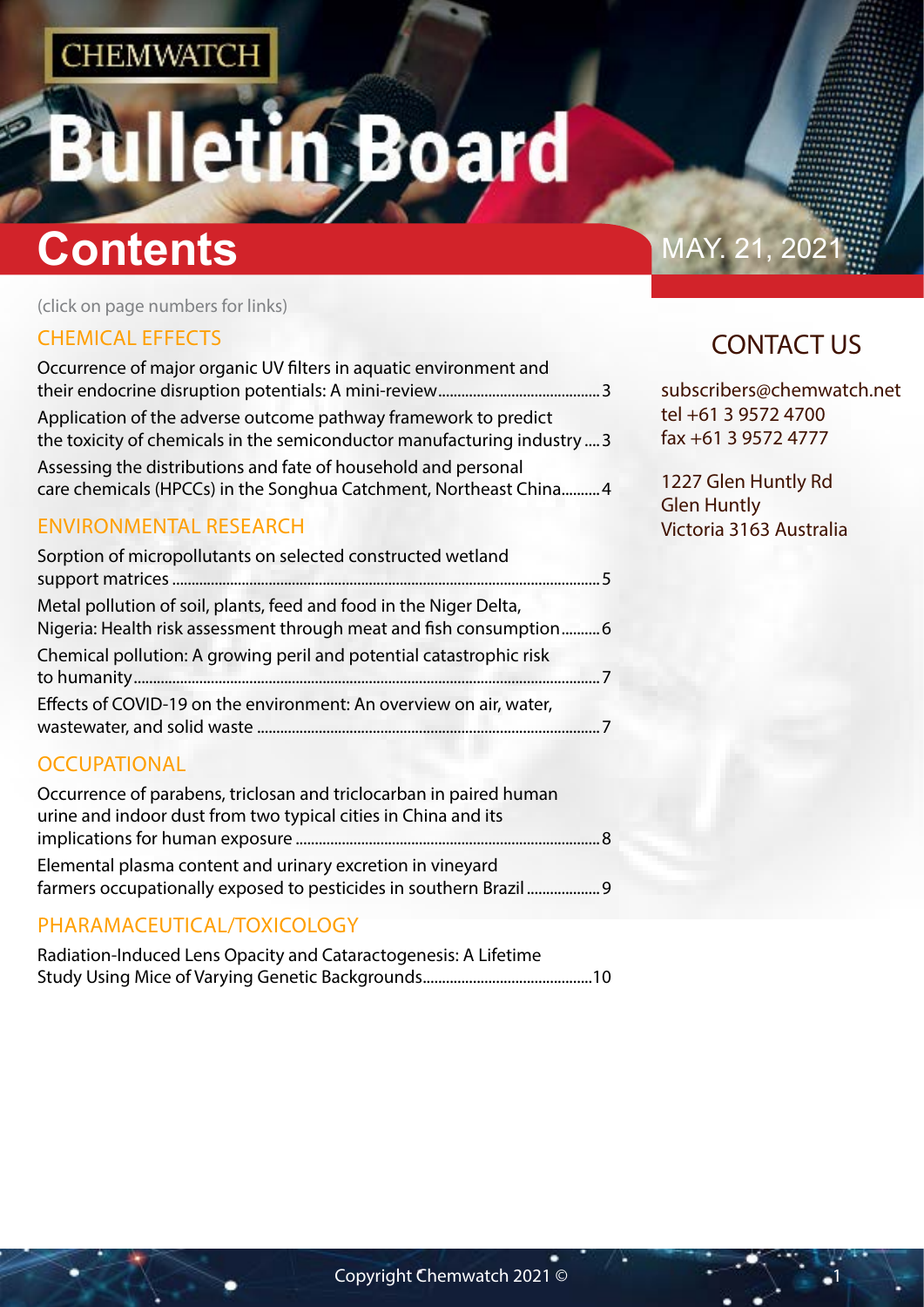# <span id="page-1-0"></span>**Bulletin Board**

Organic UV filters are frequently used in daily lives, and hence ubiquitously detected in the aquatic environment worldwide.

May. 21, 2021 May. 21, 2021 **Technical**

Many household and personal care chemicals (HPCCs) are of environmental concern due to their potential toxicity to humans and wildlife.

## CHEMICAL EFFECTS

#### Occurrence of major organic UV filters in aquatic environment and their endocrine disruption potentials: A mini-review

#### 2021-05-14

Organic UV filters are frequently used in daily lives, and hence ubiquitously detected in the aquatic environment worldwide. Most monitoring efforts and toxicological studies are however limited to a few chemicals like BP-3. In the present study, we chose other major organic UV filters, such as avobenzone (AVB), homosalate (HS), octisalate (OS), and octocrylene (OC), and reviewed information on their use, environmental occurrences, and endocrine disruption effects, available to date. Organic UV filters are used in high volume in many consumer applications, not only in sunscreen products but also in cosmetics, personal care products, home products, and food packaging. Environmental monitoring worldwide reveals that recreational coastal waters are among the hot spots of their contamination. Increasing number of experimental studies indicate that organic UV filters such as OMC, AVB, and HS may cause disruptions in sex hormones. AVB and OMC can also influence thyroid function in experimental models. Observations in human population are rarely made, but OMC and OC have been associated with decreased androgenicity and increase of PCOS, respectively. Further investigations are warranted to fill the knowledge gaps identified in the present study, to help develop relevant safety screening measures for organic UV filters. This article is protected by copyright. All rights reserved.

Authors: Ba Reum Kwon, Kyungho Choi

Full Source: Integrated environmental assessment and management 2021 May 14. doi: 10.1002/ieam.4449.

### Application of the adverse outcome pathway framework to predict the toxicity of chemicals in the semiconductor manufacturing industry

#### 2021-05-05

Background: To solve current issues using big data, solve current issues related to the semiconductor and electronics industry, I tried to establish the data for each toxicity mechanism for adverse outcome pathway (AOP) for the exposure.

Objective: I planned to increase the efficiency of human hazard assessment by searching, analyzing, and linking test data on the

**CHEMWATCH** 

# **Technical**

relationship between key events occurred at each level, which are the biological targets of chemicals in semiconductor manufacturing. Results: It was found that 48 kinds of chemicals had 11 AOPs, while 103 chemicals had multiple AOPs, and 26 had case evidence. As a result of AOP analysis, it was found that a total of 320 chemicals had 42 AOPs, and 190 major chemicals corresponded to 11 AOPs. It was found necessary to develop a complex AOP and secure an (inhalation or dermal) exposure scenario for combined exposure at work. As a comparative search (41 out of 190 chemicals) of biomarkers specific to occupational diseases, 12 biomarkers were found to be related to breast cancer. The AOPs for 50 specific chemicals were presented, together with occupational disease-specific AOPs and key events relationship from 50 chemicals, and taxonomic classification for each AOP analysis could be found. With a comparative search, 41 out of 190 chemicals were associated with specific biomarkers for occupational diseases, and 12 mRNA or protein biomarkers were found to be related to breast cancer by cross-validation with the attached Table 24 of the Enforcement Regulations of the OSHAct and the CTD.

Conclusion: The mechanism of occupational diseases caused by chemicals was presented, together with pathological preventions. I believe that a strategy is needed to expand the target organization for each chemical by linking with activities, such as work environment measurement, and cooperating with screening items and methods suitable for toxic chemicals, like AOP tools.

Supplementary information: The online version contains supplementary material available at 10.1007/s13273-021-00139-4. Authors: Kyung-Taek Rim

Full Source: Molecular & cellular toxicology 2021 May 5;1-21. doi: 10.1007/ s13273-021-00139-4.

### Assessing the distributions and fate of household and personal care chemicals (HPCCs) in the Songhua Catchment, Northeast China

#### 2021-05-03

Many household and personal care chemicals (HPCCs) are of environmental concern due to their potential toxicity to humans and wildlife. However, few studies investigate the spatiotemporal variations and fate of HPCCs in large-scale river systems. Here, river water and sediment samples from the Songhua River in Northeast China were analyzed for seven classes of HPCCs. Correlation analysis suggested similar sources and environmental behavior for compounds from the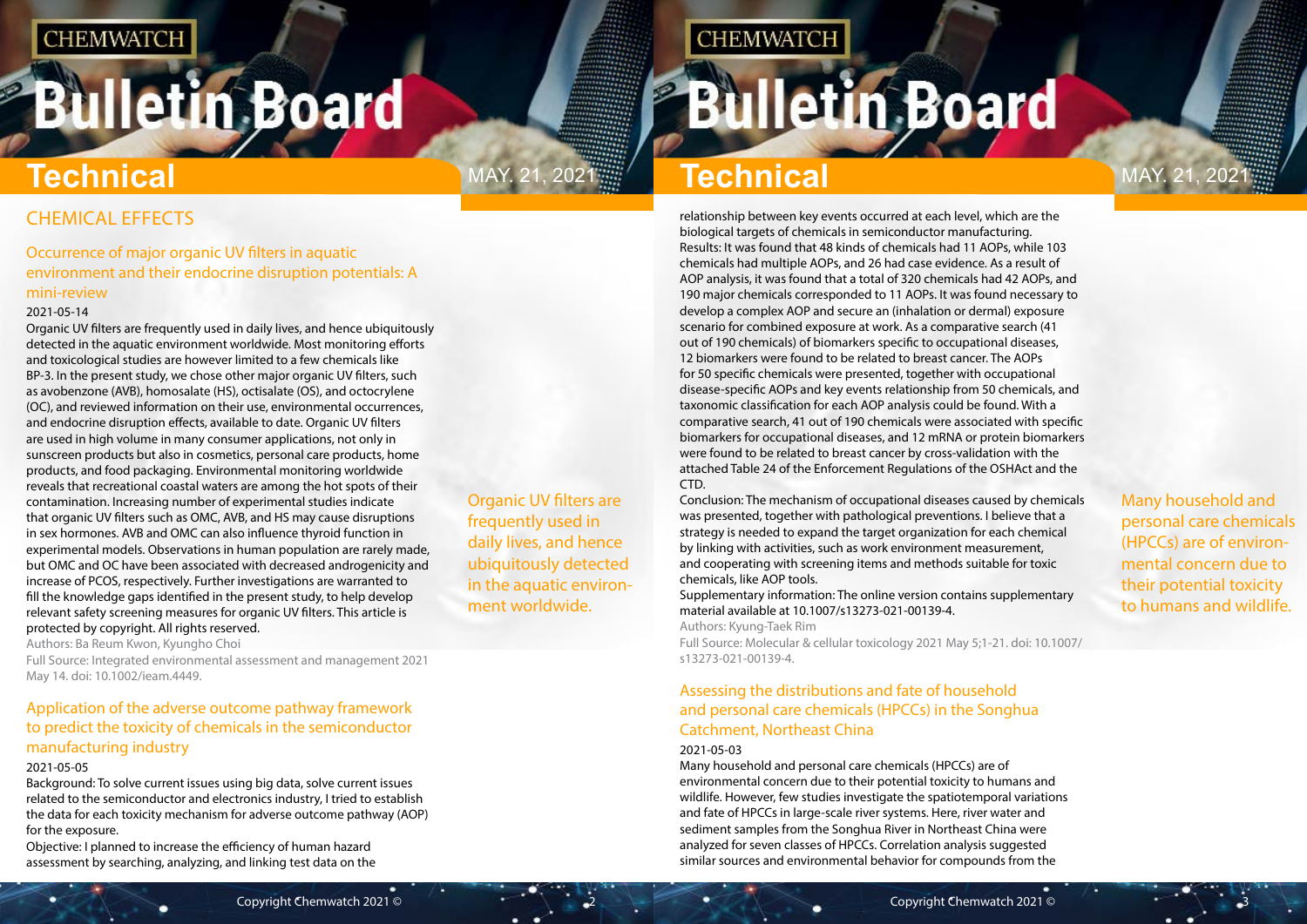# <span id="page-2-0"></span>**Bulletin Board**

Micropollutants (MPs) are organic chemicals that are present in the environment at low concentrations (ng/L-μg/L), for example pharmaceuticals.

# 2021. Technical

**CHEMWATCH** 

This study was aimed at determining mainly the concentrations of As and other metals (Cd, Cu, Hg, Pb, V and Zn) in samples of feed, soil, plants and foods (fish, chicken, goat and cow meat) grown and consumed in six areas of Niger Delta, Nigeria (Choba, Khana, Trans Amadi, Eleme, Uyo and Yenagoa).

# **Technical Technical**

same HPCC classes. In the river water, the concentrations of most HPCCs in the cold season were significantly higher than that of the warm season (p < 0.01). Significantly higher levels of target compounds were found in the downstream water samples of a city, suggesting the influence of human activities on the distributions of HPCCs. The concentrations and distributions of most HPCCs were controlled by primary emission sources. The derived dissolved concentrations of HPCCs suggested that small amounts of caffeine and parabens were partitioned onto particles, while large amounts of many other HPCCs were bound to the particle phase. Water-sediment distribution coefficients (log Kd) ranged from 1.59 for caffeine to 3.95 for benzalkonium chloride-C14. This work presents new insights into the environmental behavior of HPCCs and the factors affecting their fate in river systems.

Authors: Wen-Long Li, Zi-Feng Zhang, Yi-Fan Li, Hayley Hung, Yi-Xing Yuan Full Source: The Science of the total environment 2021 May 3;786:147484. doi: 10.1016/j.scitotenv.2021.147484.

## ENVIRONMENTAL RESEARCH

### Sorption of micropollutants on selected constructed wetland support matrices

#### 2021-07

Micropollutants (MPs) are organic chemicals that are present in the environment at low concentrations (ng/L-μg/L), for example pharmaceuticals. A constructed wetland (CW) is a promising posttreatment technique to remove MPs from wastewater effluent. Selecting a suitable material for support matrix is important when designing such a CW. Nine materials were studied as potential support matrices: Light Expanded Clay Aggregates (LECA), compost, bark, granulated activated carbon (GAC), biochar, granulated cork, lava rock, sand and gravel. Batch experiments were conducted to study MP removal by nine materials in phosphate buffer with 5 or 50 μg/L MPs, or wastewater effluent with 50 μg/L of MPs. GAC and biochar removed almost all MPs in both phosphate buffer and wastewater effluent, followed by bark, compost, granulated cork. Sand, gravel, LECA and lava rock removed less than 30% of most MPs in both matrixes. Based on set criteria (e.g. removal efficiency), biochar, bark, compost, LECA and sand were selected, and used in combinations in column studies to test their overall performance. A combination of bark and biochar performed the best on MP removal, as 4 MPs were highly (70%-100%) removed, 4 MPs were moderately (30%-70%) removed while only 3 MPs were hardly removed. The main

flow regime of this combination was both plug flow and dispersive flow. Moreover, we hypothesized to apply bark and biochar in a CW. Based on the assumptions and calculations, some benefits are expected, such as increasing MP removal and extending operation time. Authors: Yu Lei, Alette Langenhoff, Harry Bruning, Huub Rijnaarts Full Source: Chemosphere 2021 Jul;275:130050. doi: 10.1016/j. chemosphere.2021.130050.

### Metal pollution of soil, plants, feed and food in the Niger Delta, Nigeria: Health risk assessment through meat and fish consumption

#### 2021-05-11

This study was aimed at determining mainly the concentrations of As and other metals (Cd, Cu, Hg, Pb, V and Zn) in samples of feed, soil, plants and foods (fish, chicken, goat and cow meat) grown and consumed in six areas of Niger Delta, Nigeria (Choba, Khana, Trans Amadi, Eleme, Uyo and Yenagoa). Principal Component Analysis (PCA) models were used for identifying groups of variables (i.e., elements) based on the loadings and groups of samples (i.e., plants, soil, fish, meet, feed) according to the scores that contributed most to the environmental pollution in each Nigerian area. In Choba and Khana sites, the results showed a cluster of elements like As, Pb, V and Zn, mostly associated with samples of goat and cow meat, as well as soils, and separated from another cluster of metals composed by Cu and Hg with different origin. In Trans Amadi area, a clustering of As, Cd and V was found associated to different types of meat (chicken, goat, and cow) located in the opposite side of Cu and Hg, which correlated to plants and soil. In Eleme, the strongest loadings were obtained for V and Zn associated with soil and meat (goat and cow) samples and separated from As and Cd. Finally, in Uyo and Yenagoa, dominant elements were As, Cu, Pb and Zn, with proximity to cow and goat liver samples, while Cd and V corresponded to a different pollution pattern. Lead intake trough meat and fish consumption for adults and children were much higher than the tolerable limits set by international organizations. The results of this study should allow a better understanding of the complex phenomenon of metal pollution in the feed-to-food chain and human health in Nigeria, which should help to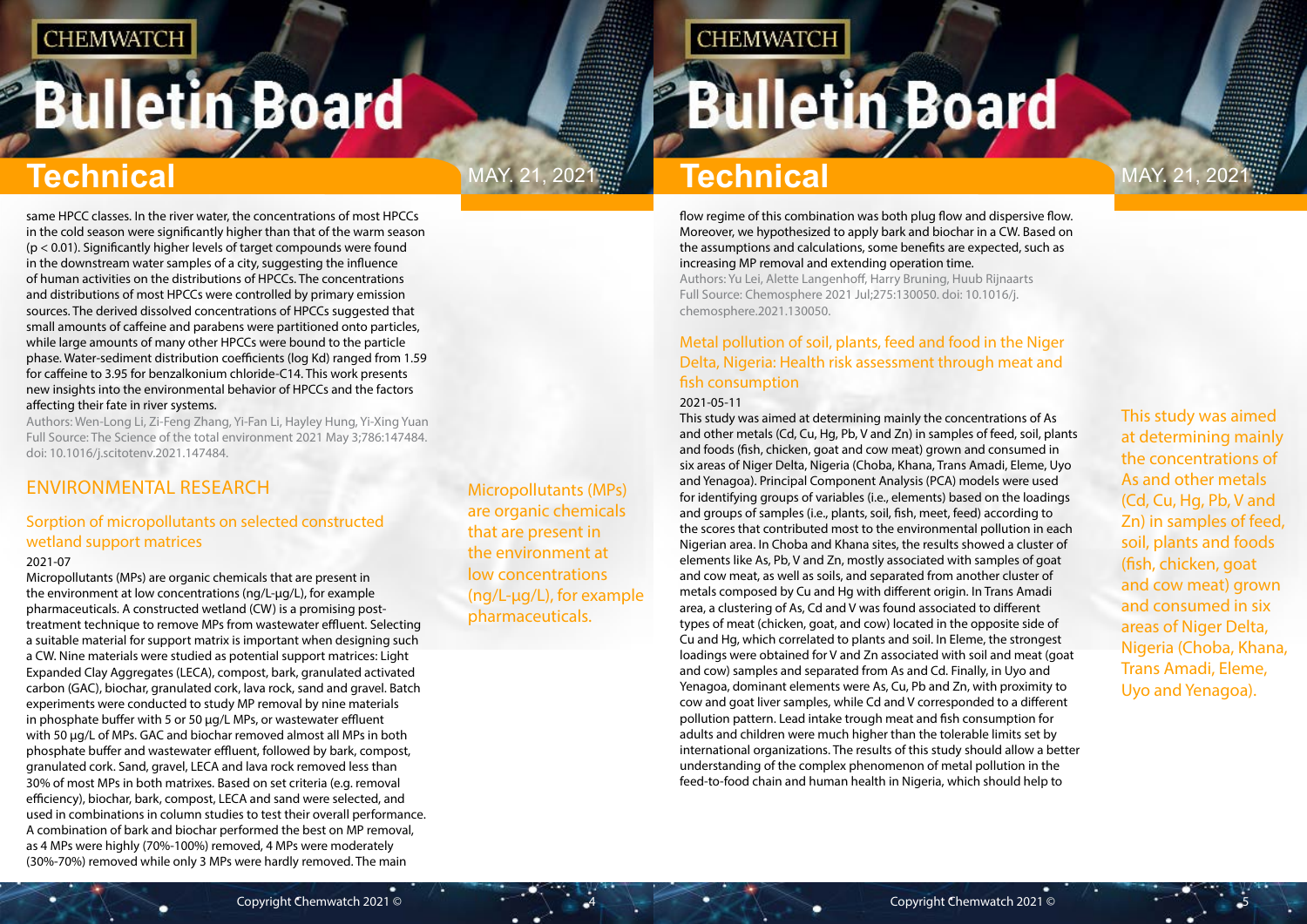# <span id="page-3-0"></span>**Bulletin Board**

Anthropogenic chemical pollution has the potential to pose one of the largest environmental threats to humanity, but global understanding of the issue remains fragmented.

# 2021. Technical

**CHEMWATCH** 

Parabens, triclosan (TCS) and triclocarban (TCC) are emerging endocrine disrupting chemicals, which are commonly used in personal care products and household applications in daily life.

# **Technical Technical**

#### manage a pollution reduction strategy and give priorities of research and monitoring.

Authors: Esther Amaka Okoye, Beatrice Bocca, Flavia Ruggieri, Anthonett N Ezejiofor, Ify L Nwaogazie, Jose L Domingo, Joaquim Rovira, Chiara Frazzoli, Orish E Orisakwe

Full Source: Environmental research 2021 May 11;111273. doi: 10.1016/j. envres.2021.111273.

### Chemical pollution: A growing peril and potential catastrophic risk to humanity

#### 2021-05-12

Anthropogenic chemical pollution has the potential to pose one of the largest environmental threats to humanity, but global understanding of the issue remains fragmented. This article presents a comprehensive perspective of the threat of chemical pollution to humanity, emphasising male fertility, cognitive health and food security. There are serious gaps in our understanding of the scale of the threat and the risks posed by the dispersal, mixture and recombination of chemicals in the wider environment. Although some pollution control measures exist they are often not being adopted at the rate needed to avoid chronic and acute effects on human health now and in coming decades. There is an urgent need for enhanced global awareness and scientific scrutiny of the overall scale of risk posed by chemical usage, dispersal and disposal.

Authors: Ravi Naidu, Bhabananda Biswas, Ian R Willett, Julian Cribb, Brajesh Kumar Singh, C Paul Nathanail, Frederic Coulon, Kirk T Semple, Kevin C Jones, Adam Barclay, Robert John Aitken

Full Source: Environment international 2021 May 12;156:106616. doi: 10.1016/j.envint.2021.106616.

#### Effects of COVID-19 on the environment: An overview on air, water, wastewater, and solid waste

#### 2021-04-30

The COVID-19 pandemic has hit the world hardly as of the beginning of 2020 and quickly spread worldwide from its first-reported point in early Dec. 2019. By mid-March 2021, the COVID-19 almost hit all countries worldwide, with about 122 and 2.7 million confirmed cases and deaths, respectively. As a strong measure to stop the infection spread and deaths, many countries have enforced quarantine and lockdown of many activities. The shutdown of these activities has resulted in large economic losses. However, it has been widely reported that these measures have

resulted in improved air quality, more specifically in highly polluted areas characterized by massive population and industrial activities. The reduced levels of carbon, nitrogen, sulfur, and particulate matter emissions have been reported and confirmed worldwide in association with lockdown periods. On the other hand, ozone levels in ambient air have been found to increase, mainly in response to the reduced nitrogen emissions. In addition, improved water quality in natural water resources has been reported as well. Wastewater facilities have reported a higher level of organic load with persistent chemicals due to the increased use of sanitizers, disinfectants, and antibiotics. The solid waste generated due to the COVID-19 pandemic was found to increase both qualitatively and quantitatively. This work presents and summarizes the observed environmental effects of COVID-19 as reported in the literature for different countries worldwide. The work provides a distinct overview considering the effects imposed by COVID-19 on the air, water, wastewater, and solid waste as critical elements of the environment. Authors: Khaled Elsaid, Valentina Olabi, Enas Taha Sayed, Tabbi Wilberforce, Mohammad Ali Abdelkareem

Full Source: Journal of environmental management 2021 Apr 30;292:112694. doi: 10.1016/j.jenvman.2021.112694.

### **OCCUPATIONAL**

#### Occurrence of parabens, triclosan and triclocarban in paired human urine and indoor dust from two typical cities in China and its implications for human exposure 2021-05-03

Parabens, triclosan (TCS) and triclocarban (TCC) are emerging endocrine disrupting chemicals, which are commonly used in personal care products and household applications in daily life. Due to their adverse health effects, human exposure to these chemicals has been a public concern. Despite evidence showing different exposure pathways of these chemicals, few studies have examined contribution of certain exposure to total human exposure. In this study, we measured six parabens, TCS and TCC in 129 indoor dust samples and these chemicals plus four paraben metabolites in 203 urine samples from two different cities in China (Suizhou, a typical small city in central China and Beijing, the capital of China). The median concentrations of ∑6Parabens (1050 ng/g) and  $\Sigma$ TCS + TCC (565 ng/g) in dusts from Beijing were 1.9-3.3 times higher than those from Suizhou (∑6Parabens: 314, ∑TCS + TCC: 294 ng/g). The ∑6Parabens in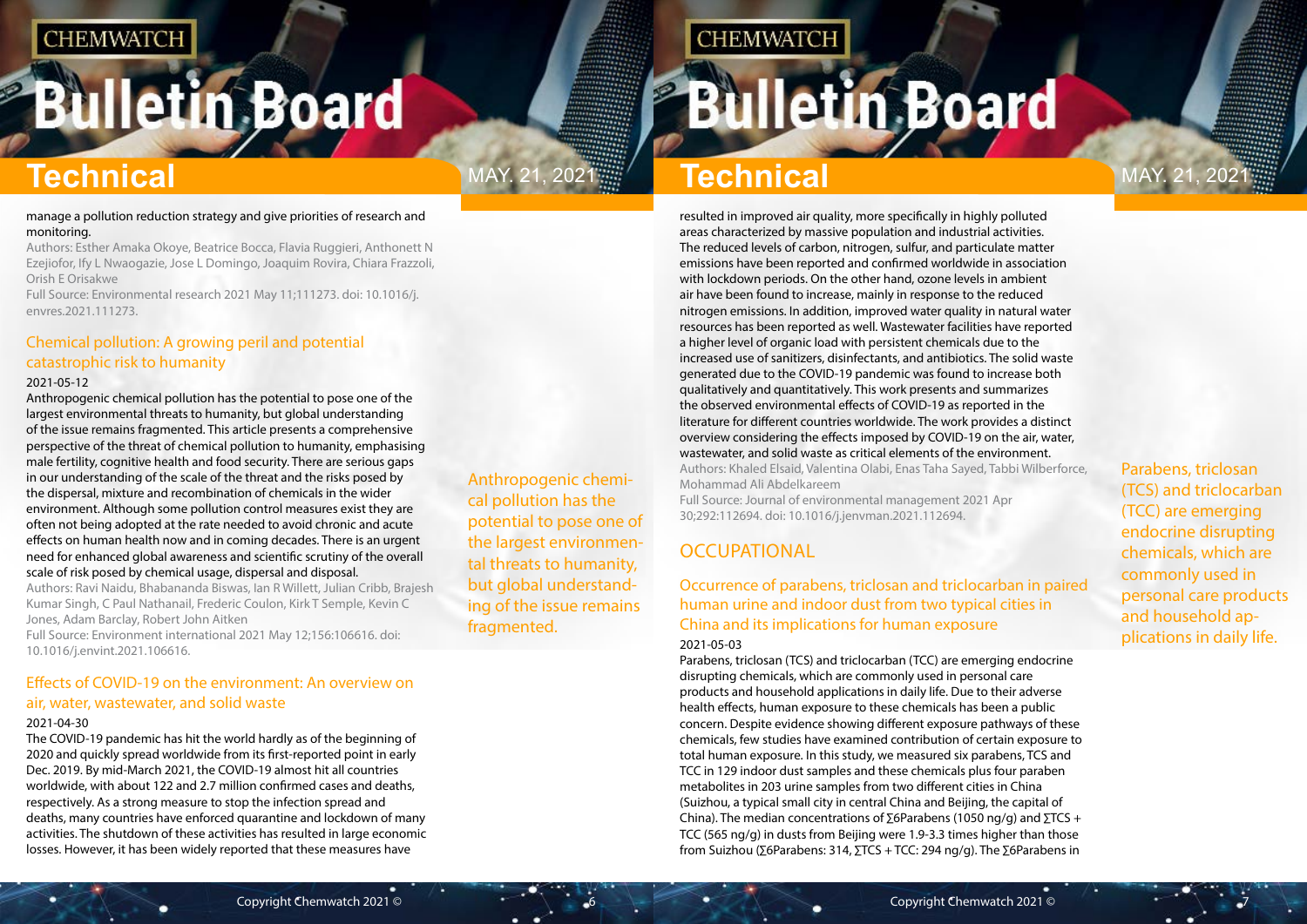# <span id="page-4-0"></span>**Bulletin Board**

This is a crosssectional study with data and biological material collection from vineyard farmers in southern Brazil.

# **Technical** MAY. 21, 2021. **Technical** MAY. 21, 2021

Recent epidemiological findings and reanalysis of historical data suggest lens opacities resulting from ionizing radiation exposures are likely induced at lower doses than previously thought.

urines from Suizhou and Beijing were in the range of 0.208-645 and 0.455- 2300 μg/g Creatinine (Cr), respectively. The ∑TCS + TCC concentrations in urine were 1-2 orders of magnitude lower than those found for ∑6Parabens. Comparatively, women had relatively higher body burden of parabens than men, which was more noticeable when considering the use of skin care products. In this regard, relatively higher levels of parabens were also found in women in couples. Positive correlations were found between concentrations of methyl-paraben (MeP) and ethyl-paraben (PrP) in paired dust and urine samples ( $p < 0.05$ ). Human exposure to such chemicals was evaluated. Based on the measured concentrations in paired human urine and indoor dust samples, our results provided direct evidence that the contribution of indoor dust ingestion to the total exposure was minor. These findings are essential for clarifying the sources and potential exposure routes of these chemicals in humans.

Authors: Yun Wang, Guoliang Li, Qingqing Zhu, Chunyang Liao Full Source: The Science of the total environment 2021 May 3;786:147485. doi: 10.1016/j.scitotenv.2021.147485.

#### Elemental plasma content and urinary excretion in vineyard farmers occupationally exposed to pesticides in southern Brazil

#### 2021-05-15

This is a cross-sectional study with data and biological material collection from vineyard farmers in southern Brazil. An interview was carried out through a questionnaire developed according to the reference guide of the state government. Plasma and urine samples were screened for Aluminum, Chromium, Manganese, Copper, Nickel, Cobalt, Zinc, Arsenic, Selenium, Cadmium, Antimony, Barium, Mercury, Lead and Uranium, with a technique for fast determination of these elemental contents in biological material utilizing dynamic reaction cell inductively coupled mass spectrometry. Principal component analysis was used to identify associations between these elemental contents in biological samples and the information obtained from the interviews. The farmers showed some trace elements in plasma and urine at a higher concentration than unexposed populations from other studies. This study highlights recent findings of trace elements in biological material and their association with characteristics of pesticide use. In addition, it also contributes to the gap in the literature regarding trace elements content in plasma and urine of workers exposed to pesticides.

Authors: Renata Sano Lini, Raul Gomes Aguera, Danielle Hoeltgebaum, Fernanda Pollo Paniz, Tatiana Pedron, Silvia Capelari, Lucilena Rebelo

Monteiro, Miguel Machinski Junior, Samuel Botião Nerilo, Bruno Lemos Batista, Magda Lúcia Félix de Oliveira, Simone Aparecida Galerani Mossini Full Source: Environmental science and pollution research international 2021 May 15. doi: 10.1007/s11356-021-14384-6.

## PHARAMACEUTICAL/TOXICOLOGY

**CHEMWATCH** 

#### Radiation-Induced Lens Opacity and Cataractogenesis: A Lifetime Study Using Mice of Varying Genetic Backgrounds 2021-05-13

Recent epidemiological findings and reanalysis of historical data suggest lens opacities resulting from ionizing radiation exposures are likely induced at lower doses than previously thought. These observations have led to ICRP recommendations for a reduction in the occupational dose limits for the eye lens, as well as subsequent implementation in EU member states. The EU CONCERT LDLensRad project was initiated to further understand the effects of ionizing radiation on the lens and identify the mechanism(s) involved in radiation-induced cataract, as well as the impact of dose and dose-rate. Here, we present the results of a long-term study of changes to lens opacity in male and female adult mice from a variety of different genetic (radiosensitive or radioresistant) backgrounds, including mutant strains Ercc2 and Ptch1, which were assumed to be susceptible to radiation-induced lens opacities. Mice received 0.5, 1 and 2 Gy 60Co gamma-ray irradiation at dose rates of 0.063 and 0.3 Gy min-1. Scheimpflug imaging was used to quantify lens opacification as an early indicator of cataract, with monthly observations taken postirradiation for an 18-month period in all strains apart from 129S2, which were observed for 12 months. Opacification of the lens was found to increase with time postirradiation (with age) for most mouse models, with ionizing radiation exposure increasing opacities further. Sex, dose, dose rate and genetic background were all found to be significant contributors to opacification; however, significant interactions were identified, which meant that the impact of these factors was strain dependent. Mean lens density increased with higher dose and dose rate in the presence of Ercc2 and Ptch1 mutations. This project was the first to focus on low (<1 Gy) dose, multiple dose rate, sex and strain effects in lens opacification, and clearly demonstrates the importance of these experimental factors in radiobiological investigations on the lens. The results provide insight into the effects of ionizing radiation on the lens